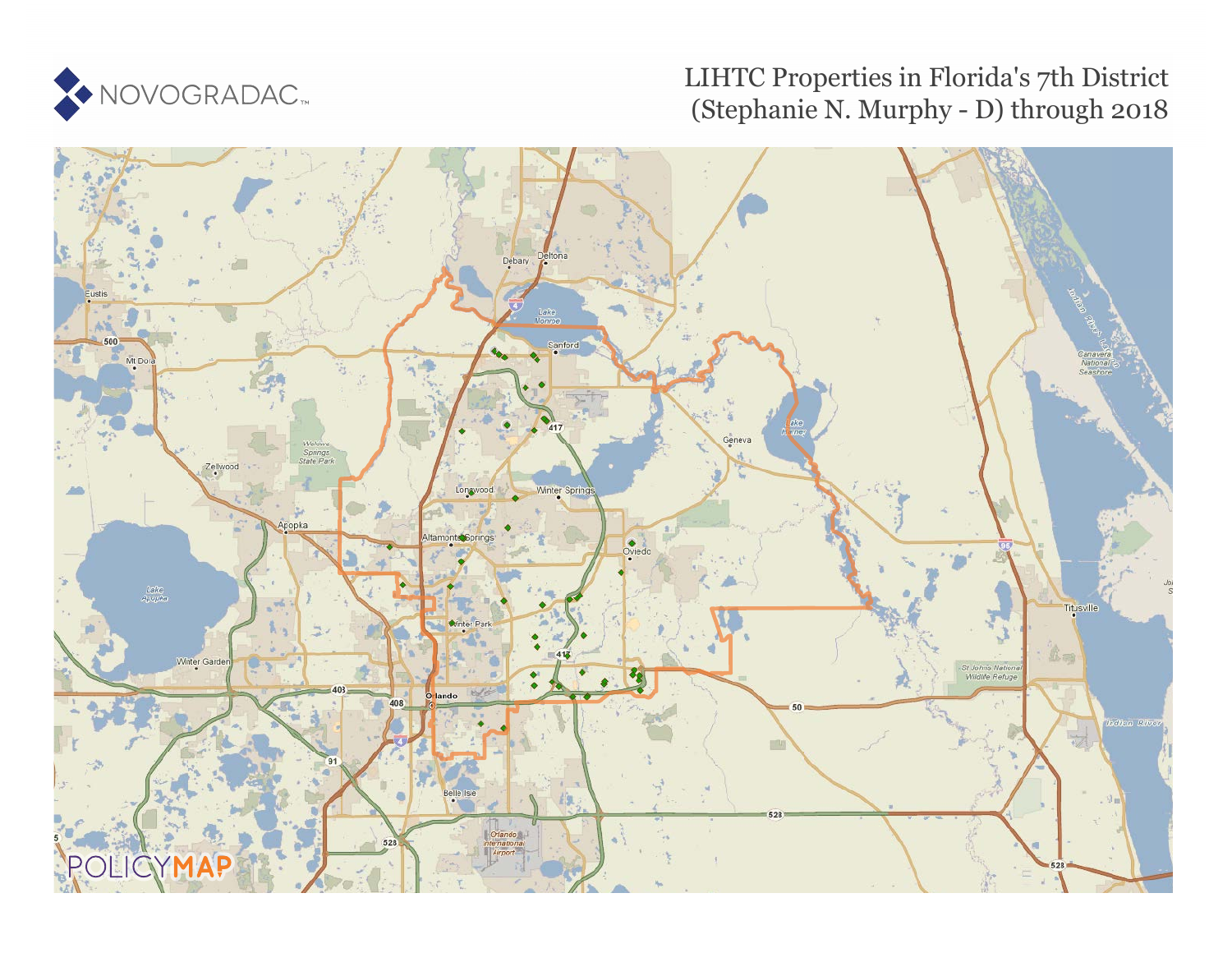| <b>Project Name</b>                     | <b>Address</b>                               | <b>City</b>        | <b>State</b> | <b>Zip Code</b> | Nonprofit<br><b>Sponsor</b> | <b>Allocation</b><br>Year | Annual<br><b>Allocated</b><br><b>Amount</b> | in Service           | <b>Year Placed Construction</b><br><b>Type</b> | <b>Total</b><br><b>Units</b> | Low<br>Income<br><b>Units</b> | <b>Rent or</b><br><b>Income</b><br>Ceiling | <b>Credit</b><br><b>Percentage</b>             | Tax-<br><b>Exempt</b><br><b>Bond</b> | <b>HUD Multi-</b><br>Family<br><b>Financing/Rent</b><br>al Assistance |
|-----------------------------------------|----------------------------------------------|--------------------|--------------|-----------------|-----------------------------|---------------------------|---------------------------------------------|----------------------|------------------------------------------------|------------------------------|-------------------------------|--------------------------------------------|------------------------------------------------|--------------------------------------|-----------------------------------------------------------------------|
| <b>CYPRESS CLUB</b>                     | 700 EGRET<br>LANDING PL                      | ORLANDO            | FL           | 32825           | No                          | 1998                      | $\$0$                                       | 1998                 | <b>New Construction</b>                        | 228                          | 228                           |                                            | 70 % present No<br>value                       |                                      |                                                                       |
| REGAL POINTE APTS                       | 1010 REGAL<br>POINTE TER                     | <b>LAKE MARY</b>   | FL.          | 32746           | No                          | 1998                      | \$0                                         | 1998                 | <b>New Construction</b>                        | 284                          | 283                           |                                            | $30\,\%$ present $\quad$ Yes<br>value          |                                      |                                                                       |
| <b>RIVERFRONT APTS</b>                  | 9213 NELSON<br>PARK CIR                      | ORLANDO            | FL           | 32817           | No                          | 1998                      | \$0                                         | 1998                 | <b>New Construction</b>                        | 356                          | 356                           |                                            | $30\,\%$ present $\quad$ Yes<br>value          |                                      |                                                                       |
| <b>WINDCHASE</b>                        | 100<br>WINDCHASE SANFORD<br><b>BLVD</b>      |                    | FL.          | 32773           | No                          | 1998                      | \$0                                         | 1998                 | <b>New Construction</b>                        | 352                          | 352                           |                                            | $30\,\%$ present $\quad$ $_{\rm Yes}$<br>value |                                      |                                                                       |
| BARRINGTON PLACE CHADDSFORD OVIEDO      | 2785<br><b>CIR</b>                           |                    | FL           | 32765           | No                          | 1999                      | \$0                                         | 1999                 | <b>New Construction</b>                        | 233                          | 47                            |                                            | 30 % present $Yes$<br>value                    |                                      |                                                                       |
| <b>OVIEDO TOWN</b><br><b>CENTRE I</b>   | $450$ FONTANA $\,$ OVIEDO $\,$ CIRCLE $\,$   |                    | ${\rm FL}$   | 32765           | No                          | 2009                      | \$569,364                                   | 2008                 | New Construction                               | 106                          | 106                           | 60% AMGI                                   | $30\,\%$ present $\quad$ Yes value             |                                      |                                                                       |
| <b>OVIEDO TOWN</b><br><b>CENTRE II</b>  | 450 FONTANA OVIEDO<br>CIR                    |                    | FL.          | 32765           | No                          | 2007                      | \$204,596                                   | 2008                 | <b>New Construction</b>                        | 34                           | 34                            | 60% AMGI                                   | $30\%$ present $Yes$                           |                                      |                                                                       |
| <b>OVIEDO TOWN</b><br><b>CENTRE III</b> | $450\,$ FONTANA $\,$ OVIEDO $\,$ CIRCLE $\,$ |                    | FL.          | 32765           | No                          | 2009                      | \$483,406                                   | 2008                 | <b>New Construction</b>                        | 72                           | 72                            | 60% AMGI                                   | $30\%$ present $Yes$                           |                                      |                                                                       |
| <b>OVIEDO TOWN</b><br><b>CENTRE IV</b>  | 450 FONTANA OVIEDO<br><b>CIR</b>             |                    | FL           | 32765           | No                          | 2009                      | \$161,002                                   | 2008                 | <b>New Construction</b>                        | 24                           | 24                            | 60% AMGI                                   | $30\,\%$ present $\quad$ Yes<br>value          |                                      |                                                                       |
| DEAN WOODS PLACE 9800 DEAN              |                                              | <b>ORLANDO</b>     | FL.          | 32825           |                             | Insufficient<br>Data      | $\$0$                                       | Insufficient<br>Data | Not Indicated                                  | 47                           | $\mathbf 0$                   |                                            | Not Indicated                                  |                                      |                                                                       |
| <b>CEDAR CREEK</b><br>(SANFORD)         | 2450<br><b>HARTWELL</b><br>AVE               | <b>SANFORD</b>     | FL.          | 32771           | No                          | 1989                      | \$0                                         | Insufficient<br>Data | <b>New Construction</b>                        | 140                          | 140                           |                                            | Not Indicated                                  |                                      |                                                                       |
| <b>COVINGTON CLUB</b>                   | $134\rm~CALLAN$<br><b>WAY</b>                | <b>OVIEDO</b>      | FL.          | 32765           | No                          | 2011                      | \$155,900                                   | 2011                 | <b>New Construction</b>                        | 94                           | 76                            | 60% AMGI                                   | $70\%$ present No<br>value                     |                                      |                                                                       |
| <b>HOWELL BRANCH</b><br><b>COVE</b>     | 7800 SPIRIT<br>${\rm LN}$                    | <b>WINTER PARK</b> | FL           | 32792           | Yes                         | 2012                      | \$1,068,000                                 | 2011                 | <b>New Construction</b>                        | 58                           | 58                            | 60% AMGI                                   | $70\%$ present No<br>value                     |                                      |                                                                       |
| <b>GARDEN PARK</b>                      | 365 GARDEN<br><b>EDGEPT</b>                  | FERN PARK          | ${\rm FL}$   | 32730           |                             | 2014                      | \$0                                         | 2013                 | Not Indicated                                  | 108                          | 92                            |                                            | 70 % present $N_0$<br>value                    |                                      |                                                                       |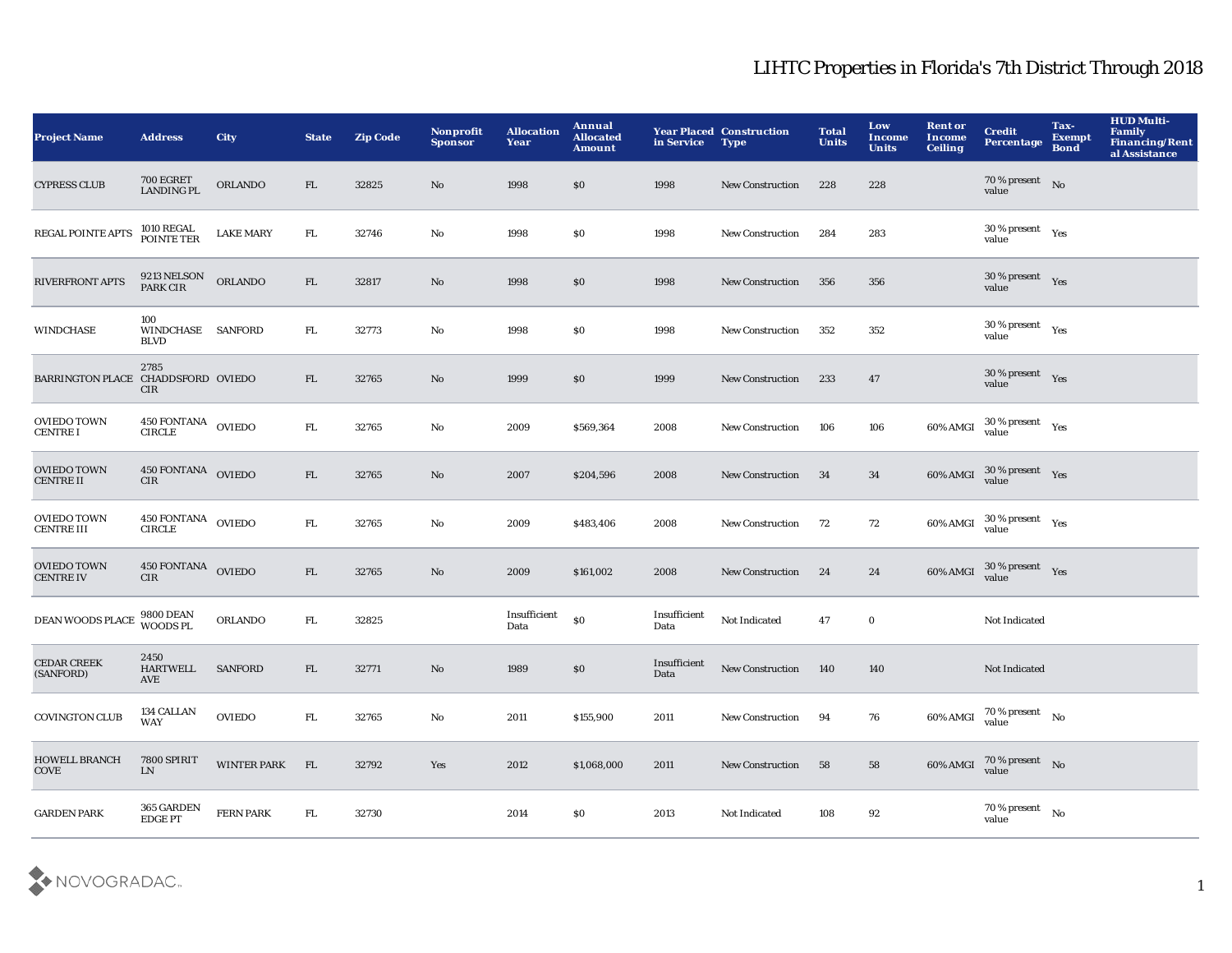| <b>Project Name</b>                                       | <b>Address</b>                         | <b>City</b>        | <b>State</b> | <b>Zip Code</b> | <b>Nonprofit</b><br><b>Sponsor</b> | <b>Allocation</b><br>Year | Annual<br><b>Allocated</b><br><b>Amount</b> | in Service Type      | <b>Year Placed Construction</b> | <b>Total</b><br><b>Units</b> | Low<br>Income<br><b>Units</b> | <b>Rent or</b><br><b>Income</b><br><b>Ceiling</b> | <b>Credit</b><br><b>Percentage</b>       | Tax-<br><b>Exempt</b><br><b>Bond</b> | <b>HUD Multi-</b><br>Family<br>Financing/Rent<br>al Assistance |
|-----------------------------------------------------------|----------------------------------------|--------------------|--------------|-----------------|------------------------------------|---------------------------|---------------------------------------------|----------------------|---------------------------------|------------------------------|-------------------------------|---------------------------------------------------|------------------------------------------|--------------------------------------|----------------------------------------------------------------|
| <b>MOSS PARK</b>                                          | 170<br>GARDENRIDG<br>E CT              | WINTER<br>SPRINGS  | FL           | 32708           |                                    | 2014                      | \$0                                         | 2013                 | Not Indicated                   | 99                           | 89                            |                                                   | 70 % present No<br>value                 |                                      |                                                                |
| UPTOWN MAITLAND                                           | 525 SYBELIA<br>PKWY                    | <b>MAITLAND</b>    | ${\rm FL}$   | 32751           |                                    | 2014                      | \$0                                         | 2013                 | Not Indicated                   | 93                           | 93                            |                                                   | 70 % present $\hbox{~No}$<br>value       |                                      |                                                                |
| <b>VILLAGE PARK</b><br><b>SENIOR</b>                      | 550 N<br>DENNING DR                    | <b>WINTER PARK</b> | FL           | 32789           |                                    | 2015                      | \$0                                         | 2014                 | Not Indicated                   | 105                          | 100                           |                                                   | 70 % present No<br>value                 |                                      |                                                                |
| <b>VISTA HAVEN</b>                                        | 4100<br><b>GERANIUM</b><br><b>LANE</b> | <b>SANFORD</b>     | ${\rm FL}$   | 32771           | No                                 | 2000                      | \$1,167,342                                 | Insufficient<br>Data | Not Indicated                   | 336                          | $\bf{0}$                      | 60% AMGI                                          | 30 % present<br>value                    |                                      |                                                                |
| <b>CRICKET CLUB</b>                                       | $1400$ CRICKET ORLANDO CLUB CIR        |                    | FL           | 32828           |                                    | 1995                      | \$0                                         | 1991                 | Not Indicated                   | 248                          | 248                           |                                                   | 70 % present No<br>value                 |                                      |                                                                |
| <b>CASTLE WOODS</b>                                       | 1131 CASTLE<br><b>WOOD TER</b>         | CASSELBERRY        | FL.          | 32707           | No                                 | 1991                      | \$0                                         | 1993                 | New Construction                | 304                          | 304                           |                                                   | Both 30% and<br>70% present Yes<br>value |                                      |                                                                |
| <b>WATAUGA WOODS</b>                                      | 1637 WATAUGA ORLANDO<br><b>AVE</b>     |                    | FL           | 32812           | No                                 | 1992                      | \$0                                         | 1993                 | <b>New Construction</b>         | 216                          | 216                           |                                                   | 70 % present $\quad$ No<br>value         |                                      |                                                                |
| HERITAGE VILLAGE 247 ORANGE<br><b>COMMONS</b>             | <b>AVENUE</b>                          | LONGWOOD           | FL.          | 32750           | No                                 | 2013                      | \$1,510,000                                 | 2016                 | New Construction                | 123                          | 123                           | 60% AMGI                                          | $70\%$ present No<br>value               |                                      |                                                                |
| POINTE AT MERRITT 1130 MERRITT ALTAMONTE<br><b>STREET</b> | <b>STREET</b>                          | <b>SPRINGS</b>     | ${\rm FL}$   | 32701           | No                                 | 2015                      | \$1,510,000                                 | 2017                 | Not Indicated                   | 102                          | $\mathbf 0$                   | 60% AMGI                                          | 70 % present<br>value                    |                                      |                                                                |
| <b>GOLDENROD</b><br><b>POINTE</b>                         | 3500 NORTH<br>GOLDENROD<br>ROAD        | <b>WINTER PARK</b> | FL.          | 32792           | $\mathbf {No}$                     | 2015                      | \$501,522                                   | 2018                 | <b>New Construction</b>         | 70                           | $\mathbf 0$                   | 60% AMGI                                          | 30 % present<br>value                    |                                      |                                                                |
| <b>QUEST VILLAGE</b>                                      | 1389<br><b>WOODBURY</b><br><b>ROAD</b> | <b>ORLANDO</b>     | FL.          | 32828           | Yes                                | 2015                      | \$957,253                                   | 2018                 | Not Indicated                   | 48                           | $\bf{0}$                      | 60% AMGI                                          | 70 % present<br>value                    |                                      |                                                                |
| SEMINOLE GARDENS                                          | 1600 WEST<br>5TH STREET                | <b>SANFORD</b>     | ${\rm FL}$   | 32771           | No                                 | 2016                      | \$518,563                                   | 2018                 | Not Indicated                   | 108                          | $\mathbf 0$                   | 60% AMGI                                          | 30 % present<br>value                    |                                      |                                                                |
| <b>GOLDEN OAKS</b>                                        | <b>7701 ACORN</b><br><b>WOODS CIR</b>  | <b>WINTER PARK</b> | FL           | 32792           | Yes                                | 1991                      | \$0                                         | 1993                 | <b>New Construction</b>         | 96                           | 96                            |                                                   | 70 % present $\quad$ No<br>value         |                                      |                                                                |
| <b>BELLE CRESTE APTS</b>                                  | 2019 DIXIE<br>BELLE DR                 | <b>ORLANDO</b>     | ${\rm FL}$   | 32812           | No                                 | 1992                      | \$0\$                                       | 1994                 | <b>New Construction</b>         | 260                          | 260                           |                                                   | $70\,\%$ present $$N\rm o$$<br>value     |                                      |                                                                |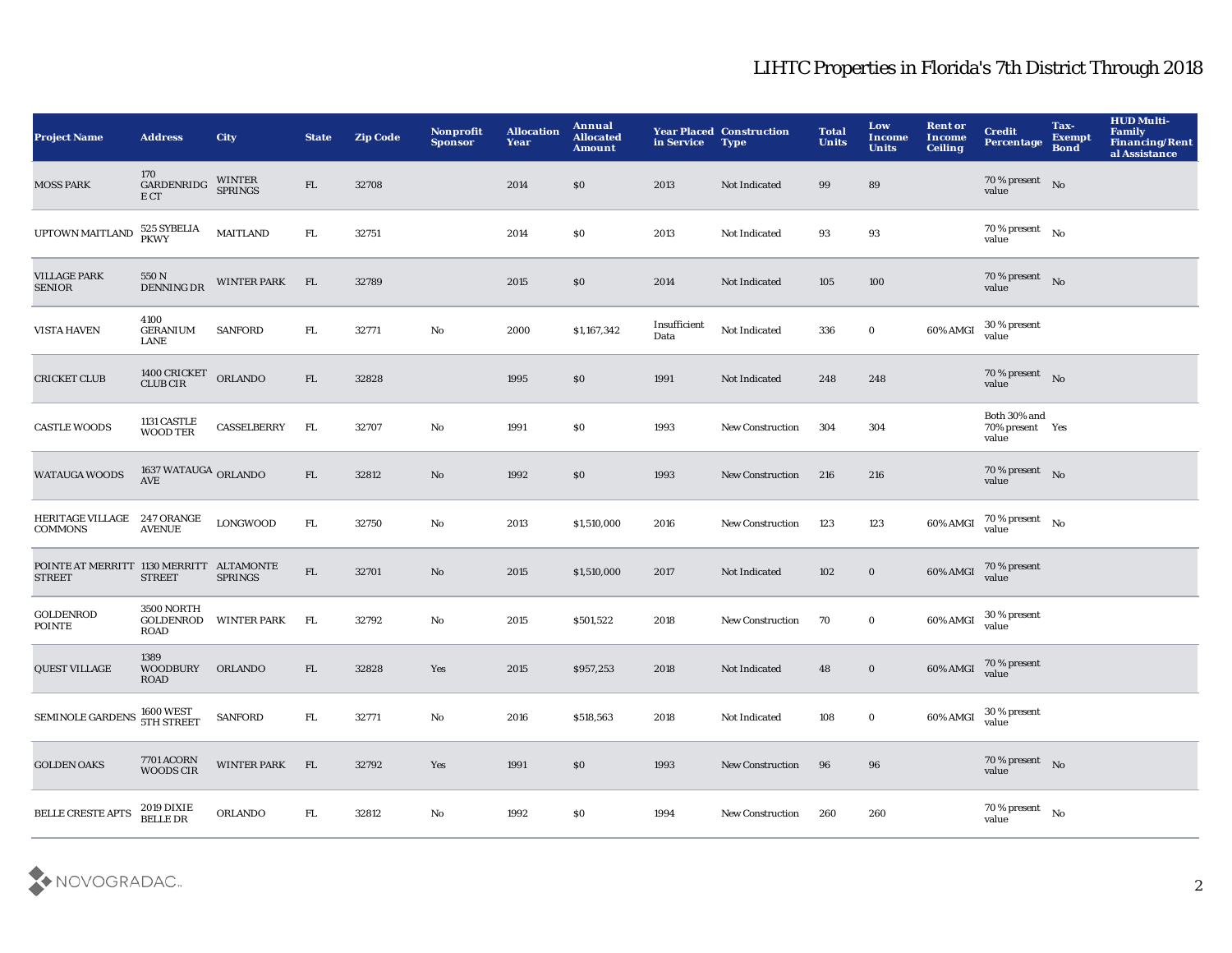| <b>Project Name</b>                                 | <b>Address</b>                                           | <b>City</b>                 | <b>State</b> | <b>Zip Code</b> | Nonprofit<br><b>Sponsor</b> | <b>Allocation</b><br>Year | <b>Annual</b><br><b>Allocated</b><br><b>Amount</b> | in Service Type | <b>Year Placed Construction</b> | <b>Total</b><br><b>Units</b> | Low<br>Income<br><b>Units</b> | <b>Rent or</b><br><b>Income</b><br><b>Ceiling</b> | <b>Credit</b><br><b>Percentage</b>             | Tax-<br>Exempt<br><b>Bond</b> | <b>HUD Multi-</b><br>Family<br>Financing/Rent<br>al Assistance |
|-----------------------------------------------------|----------------------------------------------------------|-----------------------------|--------------|-----------------|-----------------------------|---------------------------|----------------------------------------------------|-----------------|---------------------------------|------------------------------|-------------------------------|---------------------------------------------------|------------------------------------------------|-------------------------------|----------------------------------------------------------------|
| NORTH SPRINGS<br><b>ESTATES</b>                     | 1193 MERRITT ALTAMONTE<br>ST                             | <b>SPRINGS</b>              | ${\rm FL}$   | 32701           | No                          | 1995                      | \$0                                                | 1994            | <b>New Construction</b>         | 12                           | 12                            |                                                   | $70\,\%$ present No<br>value                   |                               |                                                                |
| <b>SAN JOSE OF</b><br><b>SEMINOLE</b>               | 2353 WINTER<br>WOODS BLVD                                | <b>WINTER PARK</b>          | FL           | 32792           | No                          | 1992                      | \$0\$                                              | 1994            | <b>Acquisition and</b><br>Rehab | 121                          | 121                           |                                                   | $70\,\%$ present $\quad$ No<br>value           |                               |                                                                |
| TOWN CENTRE                                         | 100 WILLNER SANFORD<br>CIR                               |                             | FL           | 32771           | Yes                         | 1992                      | \$0                                                | 1994            | <b>New Construction</b>         | 184                          | 184                           |                                                   | 70 % present No<br>value                       |                               |                                                                |
| <b>RAVEN CROSSINGS</b>                              | <b>801 RAVENS</b><br>CIR                                 | ALTAMONTE<br><b>SPRINGS</b> | ${\rm FL}$   | 32714           |                             | 1995                      | S <sub>0</sub>                                     | 1994            | Not Indicated                   | 248                          | 248                           |                                                   | 70 % present $$N{\rm o}$$<br>value             |                               |                                                                |
| <b>OASIS CLUB</b>                                   | 7451<br>GATEHOUSE ORLANDO<br><b>CIRCLE</b>               |                             | FL           | 32807           | No                          | 1996                      | \$1,070,030                                        | 1995            | Not Indicated                   | 220                          | 220                           | 60% AMGI                                          | 70 % present No<br>value                       |                               |                                                                |
| <b>VALENCIA PARK</b>                                | <b>532 PARK</b><br>TREE TER                              | <b>ORLANDO</b>              | FL.          | 32825           |                             | 1995                      | \$0\$                                              | 1995            | Not Indicated                   | 208                          | 208                           |                                                   | 70 % present $\hbox{~No}$<br>value             |                               |                                                                |
| <b>RIVER REACH</b><br>(ORLANDO)                     | <b>1500 RIVER</b><br><b>REACH DR</b>                     | ORLANDO                     | FL           | 32828           |                             | 1996                      | $\$0$                                              | 1996            | Not Indicated                   | 300                          | 300                           |                                                   | 70 % present $\hbox{No}$<br>value              |                               |                                                                |
| GRAND RESERVE AT 1939 GRAND<br><b>MAITLAND PARK</b> | <b>ISLE CIR</b>                                          | ORLANDO                     | ${\rm FL}$   | 32810           | $\mathbf {No}$              | 1996                      | \$0\$                                              | 1996            | <b>New Construction</b>         | 364                          | 75                            |                                                   | $30\,\%$ present $\quad$ Yes<br>value          |                               |                                                                |
| <b>VISTA PINES</b>                                  | 401 NORTH<br><b>CHICASAW</b><br>TRAIL                    | <b>ORLANDO</b>              | FL.          | 32825           | No                          | 2016                      | \$1,565,621                                        | 2019            | Not Indicated                   | 238                          | $\bf{0}$                      | 60% AMGI                                          | 30 % present<br>value                          |                               |                                                                |
| <b>WENTWORTH I</b>                                  | 10200 DYLAN<br><b>ST</b>                                 | <b>ORLANDO</b>              | ${\rm FL}$   | 32825           |                             | 2000                      | \$0\$                                              | 1999            | Not Indicated                   | 264                          | 264                           |                                                   | $30\,\%$ present $\quad$ $_{\rm Yes}$<br>value |                               |                                                                |
| EAST LAKE - ORANGE EASTERN                          | 10237<br><b>LAKE AVE</b>                                 | <b>ORLANDO</b>              | FL           | 32817           | No                          | 2000                      | \$0                                                | 2000            | <b>New Construction</b>         | 288                          | 288                           |                                                   | $30\,\%$ present $\quad$ Yes<br>value          |                               |                                                                |
| <b>WENTWORTH APTS</b><br>$\mathbf{H}$               | 10112<br><b>EASTMAR</b><br><b>COMMONS</b><br><b>BLVD</b> | <b>ORLANDO</b>              | FL.          | 32825           | No                          | 1999                      | \$0\$                                              | 2000            | <b>New Construction</b>         | 264                          | 262                           |                                                   | $30\,\%$ present $\quad$ Yes<br>value          |                               |                                                                |
| HATTERAS SOUND                                      | 13000 ISLAND SANFORD<br><b>BAY CIR</b>                   |                             | FL           | 32771           | No                          | 2002                      | \$0                                                | 2001            | <b>New Construction</b>         | 184                          | 138                           |                                                   | $30\,\%$ present $\quad$ Yes<br>value          |                               |                                                                |
| <b>LOGAN HEIGHTS</b>                                | 1000 LOGAN<br>HEIGHTS CIR                                | <b>SANFORD</b>              | FL.          | 32773           | No                          | 2001                      | \$0\$                                              | 2001            | <b>New Construction</b>         | 360                          | 357                           |                                                   | $30\,\%$ present $\quad$ $_{\rm Yes}$<br>value |                               |                                                                |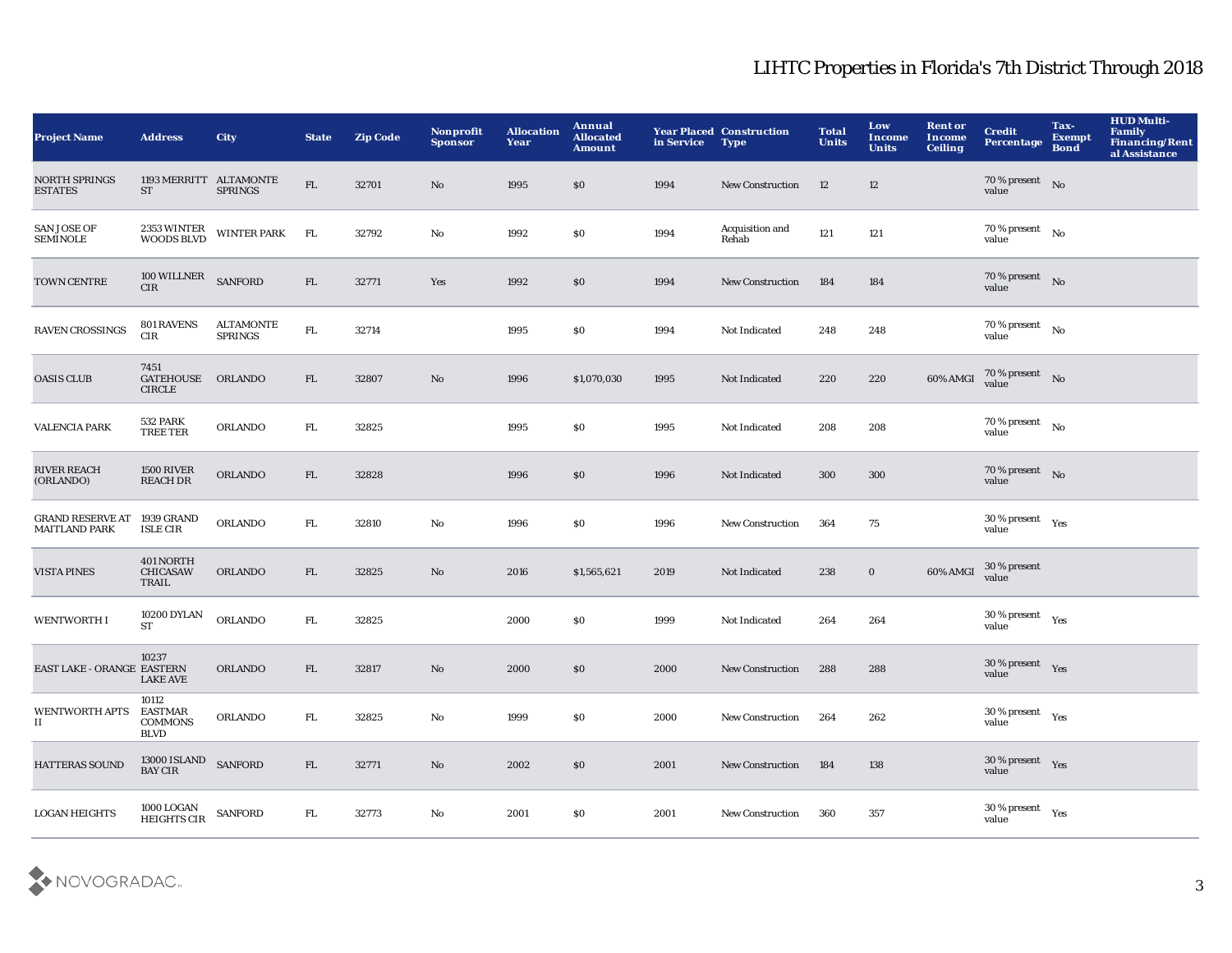| <b>Project Name</b>                  | <b>Address</b>                                  | <b>City</b>    | <b>State</b> | <b>Zip Code</b> | Nonprofit<br><b>Sponsor</b> | <b>Allocation</b><br>Year | Annual<br><b>Allocated</b><br><b>Amount</b> | in Service Type | <b>Year Placed Construction</b> | <b>Total</b><br><b>Units</b> | Low<br><b>Income</b><br><b>Units</b> | <b>Rent or</b><br><b>Income</b><br><b>Ceiling</b> | <b>Credit</b><br><b>Percentage</b>             | Tax-<br><b>Exempt</b><br><b>Bond</b> | <b>HUD Multi-</b><br>Family<br>Financing/Rent<br>al Assistance |
|--------------------------------------|-------------------------------------------------|----------------|--------------|-----------------|-----------------------------|---------------------------|---------------------------------------------|-----------------|---------------------------------|------------------------------|--------------------------------------|---------------------------------------------------|------------------------------------------------|--------------------------------------|----------------------------------------------------------------|
| <b>LOMA VISTA</b>                    | 5200 LOMA<br>VISTA CIR                          | <b>OVIEDO</b>  | FL.          | 32765           | No                          | 2002                      | \$0                                         | 2001            | <b>New Construction</b>         | 380                          | 379                                  |                                                   | $30\,\%$ present $\quad$ Yes<br>value          |                                      |                                                                |
| <b>SEMINOLE POINTE</b>               | 4100<br>GERANIUM LN SANFORD                     |                | ${\rm FL}$   | 32771           | No                          | 2001                      | \$0\$                                       | 2001            | <b>New Construction</b>         | 336                          | 335                                  |                                                   | $30\,\%$ present $\quad$ Yes<br>value          |                                      |                                                                |
| <b>RETREAT AT</b><br><b>VALENCIA</b> | 8413 VALENCIA ORLANDO<br>VILLAGE LANE ORLANDO   |                | FL           | 32825           | No                          | 2001                      | \$1,134,291                                 | 2001            | <b>New Construction</b>         | 336                          | 336                                  | 60% AMGI                                          | $30\,\%$ present $\quad$ Yes value             |                                      |                                                                |
| <b>WATERFORD EAST</b><br>(ORLANDO)   | $13000$ ISLAND $\quad$ ORLANDO<br><b>BAY DR</b> |                | ${\rm FL}$   | 32828           | No                          | 2001                      | \$0                                         | 2001            | New Construction                | 392                          | $\bf{0}$                             |                                                   | 70 % present $\;\;$ No<br>value                |                                      |                                                                |
| <b>WATERFORD</b><br><b>POINTE</b>    | 12900<br>WATERFORD ORLANDO<br><b>WOOD CIR</b>   |                | FL           | 32828           | No                          | 2002                      | \$0                                         | 2001            | <b>New Construction</b>         | 240                          | 238                                  |                                                   | $30\,\%$ present $\quad$ Yes<br>value          |                                      |                                                                |
| <b>CHARLESTON CLUB</b>               | <b>500 FOX</b><br><b>QUARRY LN</b>              | <b>SANFORD</b> | ${\rm FL}$   | 32773           | No                          | 2003                      | \$0\$                                       | 2002            | <b>New Construction</b>         | 288                          | 245                                  |                                                   | $30\,\%$ present $\quad$ $_{\rm Yes}$<br>value |                                      |                                                                |
| STRATFORD POINT                      | 1700 OLD<br><b>ENGLAND</b><br><b>LOOP</b>       | <b>SANFORD</b> | FL.          | 32771           | No                          | 2002                      | \$0                                         | 2002            | <b>New Construction</b>         | 384                          | 384                                  |                                                   | $30\,\%$ present $\quad$ Yes<br>value          |                                      |                                                                |
| <b>WYNDHAM PLACE</b>                 | 1500<br><b>WYNDHAM</b><br><b>CREST BLVD</b>     | <b>SANFORD</b> | ${\rm FL}$   | 32773           | $\mathbf {No}$              | 2002                      | \$0\$                                       | 2002            | <b>New Construction</b>         | 260                          | 260                                  |                                                   | $30\,\%$ present $\quad$ Yes<br>value          |                                      |                                                                |
| <b>MYSTIC COVE</b>                   | 2780 MYSTIC<br><b>LAKE DR</b>                   | <b>OVIEDO</b>  | FL           | 32765           | No                          | 2004                      | \$0                                         | 2003            | <b>New Construction</b>         | 184                          | 183                                  |                                                   | 30 % present Yes<br>value                      |                                      |                                                                |
| VALENCIA TRACE                       | 101 GRANDE<br>VALENCIA DR                       | <b>ORLANDO</b> | ${\rm FL}$   | 32825           | No                          | 2004                      | \$0\$                                       | 2003            | <b>New Construction</b>         | 229                          | 228                                  |                                                   | $30$ % present $\quad$ $_{\rm Yes}$<br>value   |                                      |                                                                |
| <b>CHAPEL TRACE</b>                  | 562 CHAPEL<br><b>TRACE DR</b>                   | <b>ORLANDO</b> | ${\rm FL}$   | 32807           | No                          | 2004                      | \$0                                         | 2004            | <b>New Construction</b>         | 312                          | 312                                  |                                                   | 30 % present $Yes$<br>value                    |                                      |                                                                |
| <b>ROSECLIFF</b>                     | 111 ROSECLIFF SANFORD<br><b>CIR</b>             |                | FL.          | 32773           | No                          | 1991                      | \$0\$                                       | 2006            | <b>New Construction</b>         | 168                          | 168                                  |                                                   | Both 30% and<br>70% present Yes<br>value       |                                      |                                                                |
| <b>HUNTINGTON</b><br><b>RESERVE</b>  | $\,$ 111 ROSECLIFF $\,$ SANFORD CIRCLE          |                | FL           | 32773           | No                          | 2007                      | \$424,046                                   | 2006            | Not Indicated                   | 168                          | 168                                  | 60% AMGI                                          | $30\,\%$ present $\quad$ Yes value             |                                      |                                                                |